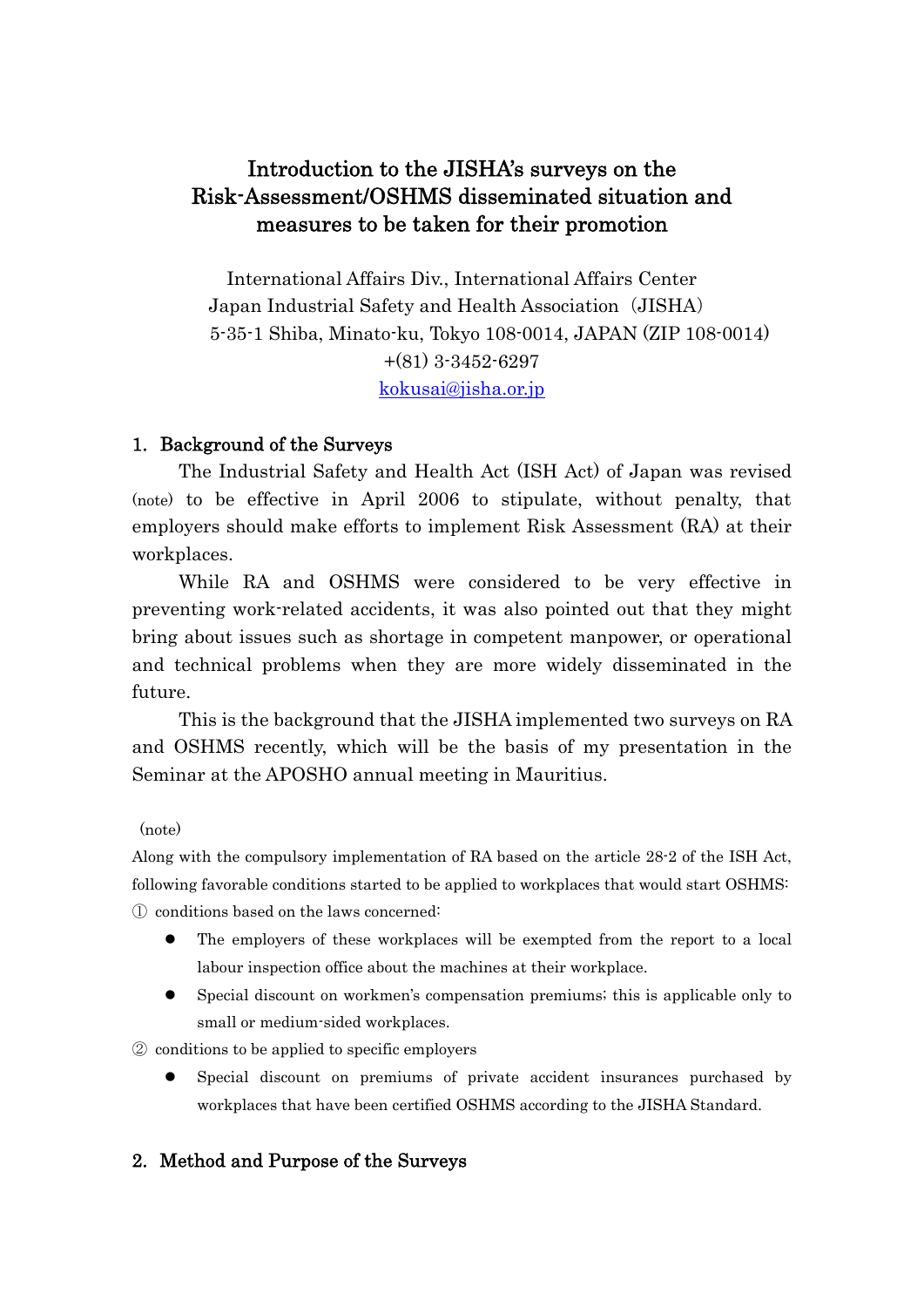Survey (1) entitled *Study on Risk-Assessment and OSHMS disseminated* situation and measures to be taken for their promotion, prepared by a committee established inside the JISHA, and targeting:

The result of the questionnaire responded by 271 workplaces and the interviews with 19 workplaces, both of which had been selected from workplaces that had participated in JISHA's seminars, to be summarized as a study on RA/OSHMS dissemination, the effects of their introduction, and measures to be taken for their promotion advisable to OSH organizations

### Survey (2) entitled *Survey result of the OSHMS implementation*, targeting:

The current situation of implementing OSHMS responded by 361 workplaces, which were members of an OSHMS-Promoting Council, whose secretariat was functioned by JISHA

### 3. Results of the Surveys

## 3.1.1 Awareness of the revised ISH Act and related regulations enforcing RA and OSHMS

The very first thing that employers should do is to grasp the contents of the revisions when a law is revised. Chart 1 shows the situation of awareness among employers of the revised ISH Act clarified through three different questions, where the data basis is a group of employers who are interested in introducing RA/OSHMS in comparison with another group of those who are not.

### Question 1: awareness of the revision of the Act

It is found out that the Act's revision is widely known among employers whether they are interested in introducing RA/OSHMS or not; 98.5% of those who are interested know the revision, and 91.0% of those who are not.

#### Question 2: awareness of compulsory efforts to implement RA

While 84.8% of employers who are interested in RA/OSHMS know the new stipulation that employers should make efforts to implement RA, only 59.7% of those who are not interested in the introduction know the fact, 25.1 percentage lower than the former group.

## Question 3: awareness of exemption from reporting to the authority concerned

As regards the treatment that employers who implement RA/OSHMS will be exempted from reporting the machines of the workplace to a local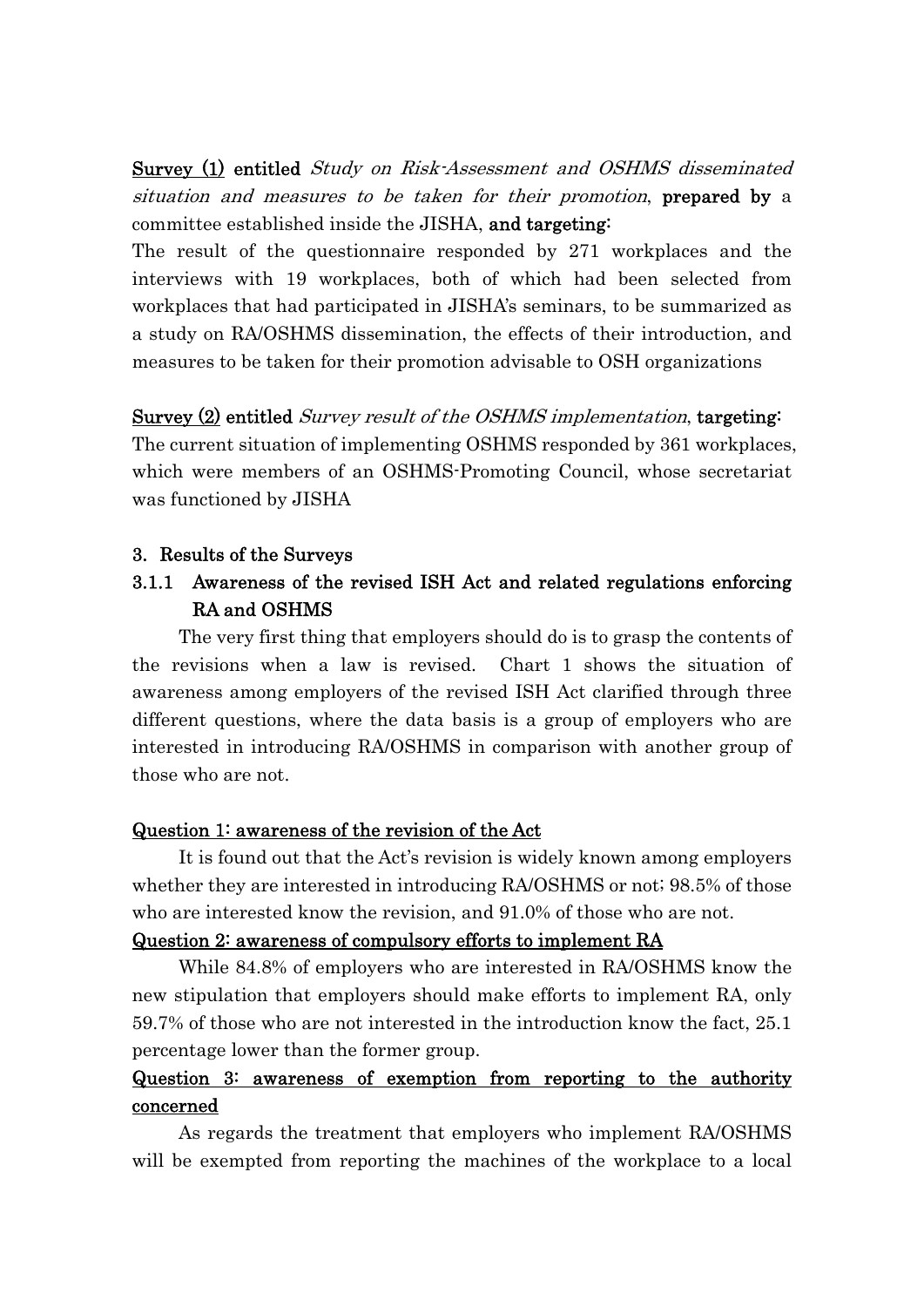labour inspection office (see note in 1 above), 51.0% of employers who are interested in RA/OSHMS know the treatment, whereas only 11.9% of those who are not interested know that, 39.1 percentage lower than the former group.

As shown above, employers are well aware of the revision of the ISH Act in 2006, but as far as its detailed knowledge is concerned, those who are interested in introducing RA/OSHMS know the details better than those who are not.



#### 3.1.2 Accident rate per 1,000 workers

Chart 2 shows accident rates per 1,000 workers (Accident Rate 1,000) for workplaces which have fully or partially introduced RA/OSHMS as compared with all the others including those who are just planning, considering the introduction or having no plan.

Accident Rate1000 =  $\frac{\text{The number of industrial injuries in a year}}{\text{The average number of workers in a year}} \times 1,000$ 

The number of industrial injuries in a year is the sum of (1) and (2):

(1) the number of accident causing absence from work in a year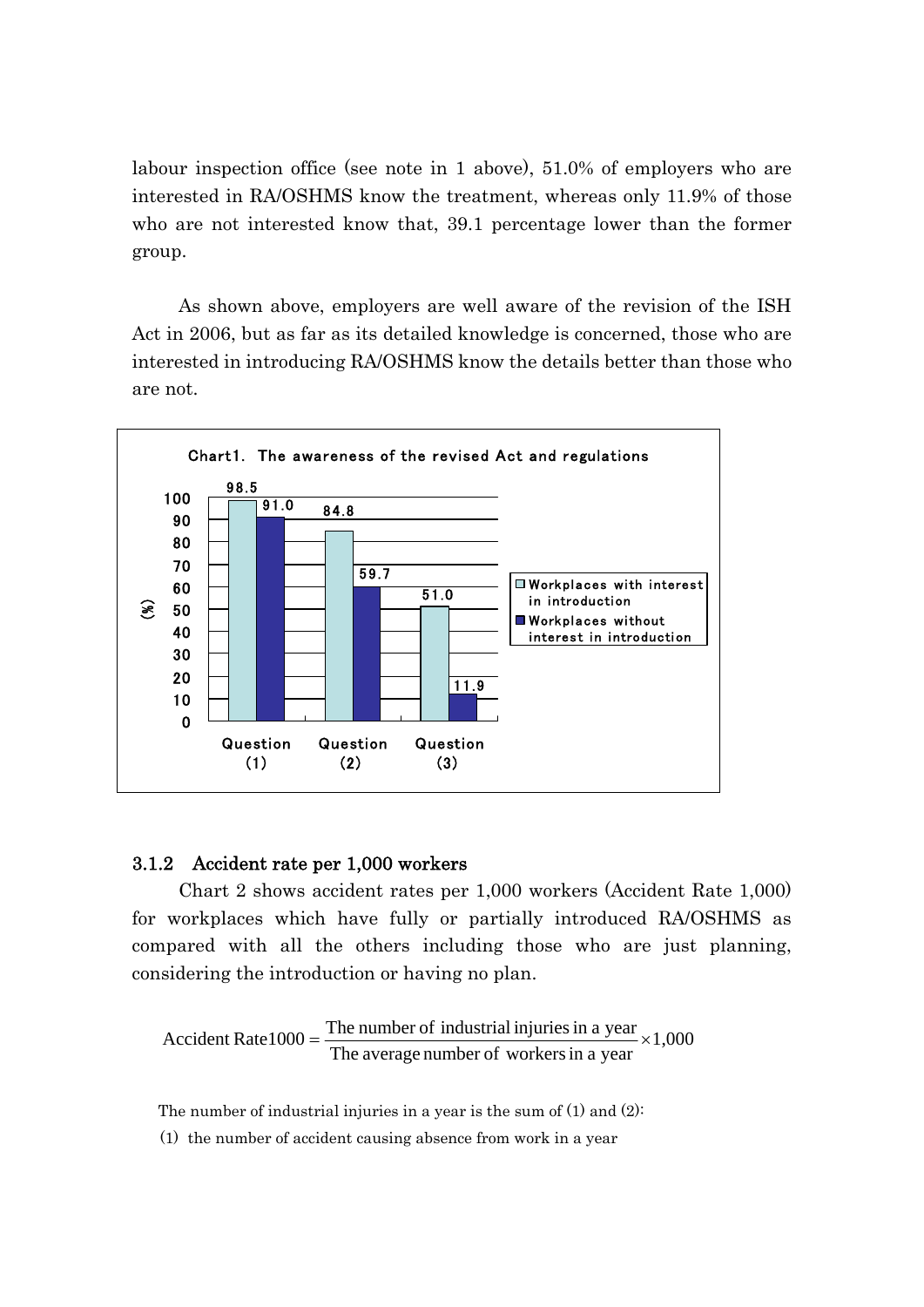(2) the number of accidents causing no lost days in a year

The accident rate  $1,000$   $((1)+(2)$  above) for workplaces that have introduced RA/OSHMS is 6.92 whereas that for all the others is 11.97. As their components, the rates on the basis of accidents causing absence from work ((1) only) are: 2.15 for workplaces that have introduced RA/OSHMS, and 3.15 for all the others. The rates on the basis of accidents causing no lost days ((2) only) are: 4.77 for those who have introduced the system(s), and 8.82 for all the others.

 These data tell us that work-related accidents take place less frequently at workplaces that have introduced RA/OSHMS than at all the others, including workplaces which are just planning, considering the introduction or having no plan.



### 3.1.3 Effects of introducing RA or OSHMS in the workplace (1) Effects of introducing RA

The main effects gained from introducing RA are raised as follows:

- Information on risks residing in the workplace has been shared by all the people involved (82.0%)
- Risks have been prioritized in rational order (54.7%)
- Measures for intrinsic safety have been taken (38.1%)
- (2) Effects of introducing OSHMS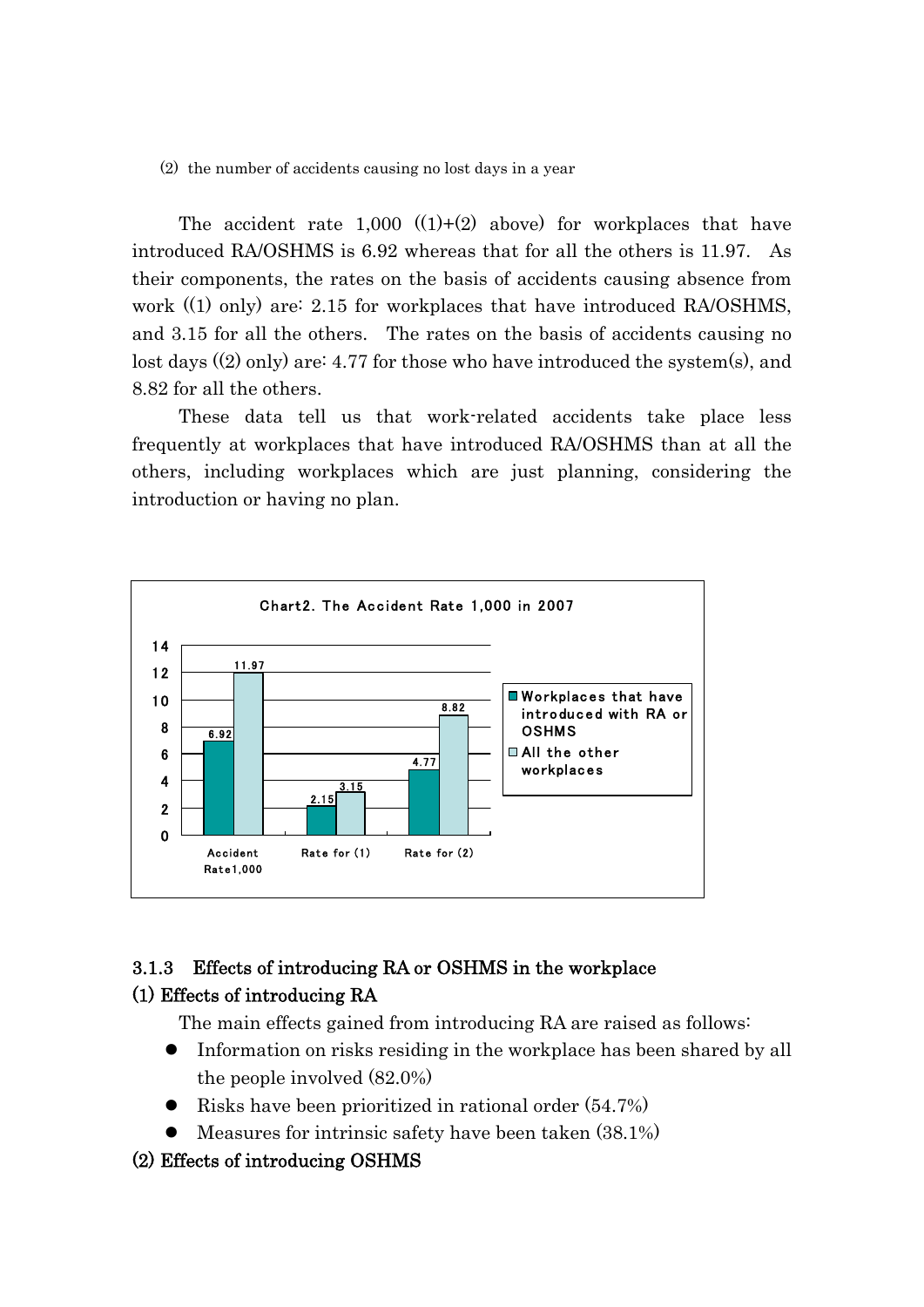The main effects gained through introducing OSHMS are:

- OSH activities have been revitalized (76.0%)
- The OSH level has been improved (69.3%)
- Risks in the workplace have been reduced (68.0%)

According to the Chart 3 which shows the changes in OSH level after OSHMS has been established, 84.0% of the workplaces concerned responded that the level has been just improved or obviously improved.



# 3.2 Current situation of RA/OSHMS and Issues for their dissemination 3.2.1 Current situation of RA/OSHMS

Chart 4, whose data derives from those collected annually, shows the proportion of workplaces that have introduced RA and OSHMS, respectively. (note)

The proportion for RA, after sharply rising in 2004, progressed steadily by 6-10 percentages annually in 2004-2007, but then it became flat in 2008.

The proportion for OSHMS was increasing gradually from 2003 till 2007 to reach the level of only 20-30 percent, and then declined a bit in 2008, reflecting the situation that the OSHMS guideline was issued from the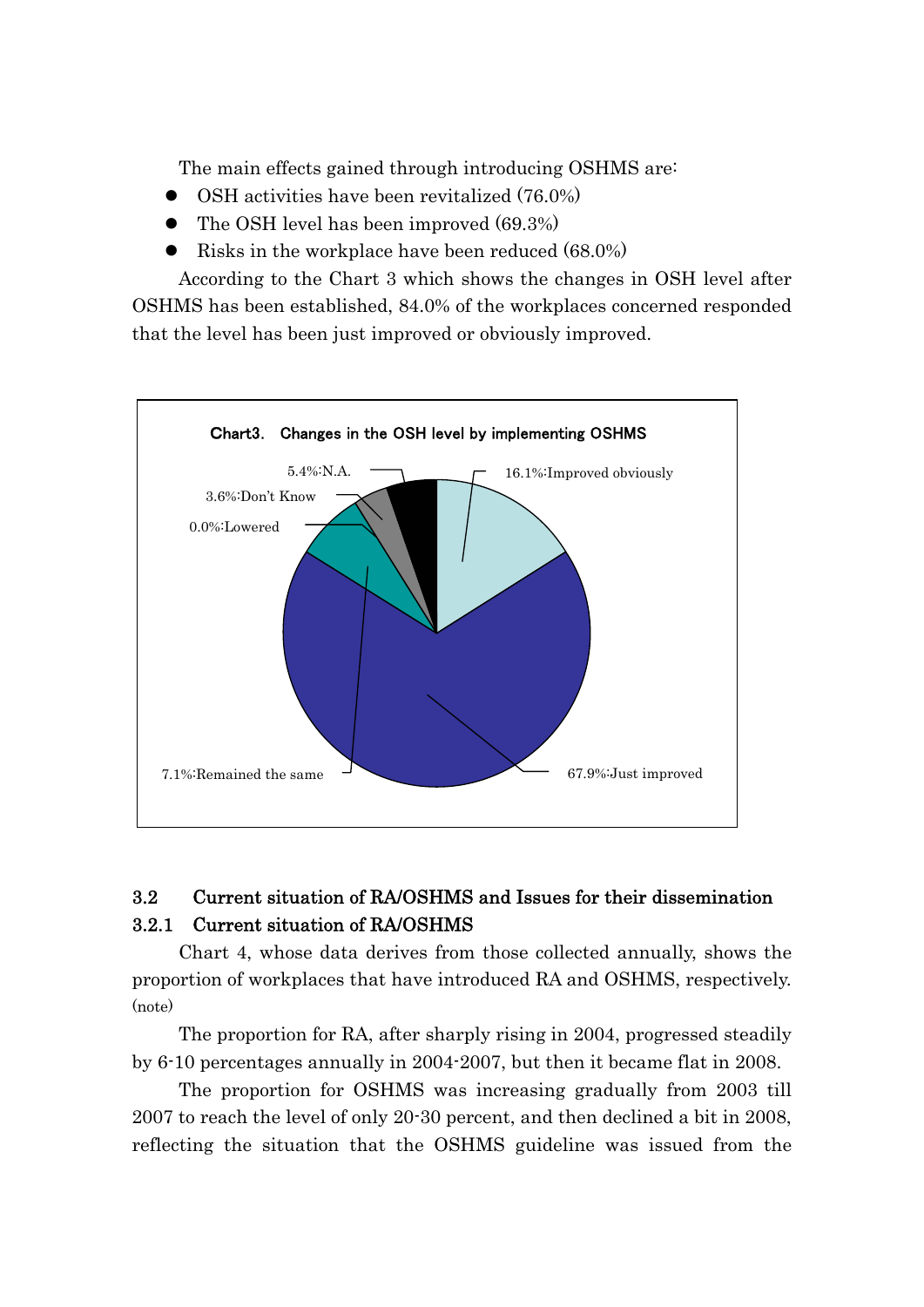government in April, 1999, that the revised ISH Act came into effect in 2006, and that JISHA started the OSHMS Certification Service to support employers in 2003.



(note) This is a sample survey where respondents change year by year, which may attribute to some volatility in the data level. We may also say that the rate will have some upward bias in level as compared with nationwide average level because the samples are selected among enterprises that have participated in JISHA's training courses positively.

### 3.2.2 Issues for disseminating RA/OSHMS

#### 3.2.2.1 Reasons for no plan to introduce RA/OSHMS

As the survey result, the number of workplaces with no plan to introduce RA was 84 out of the total 271 respondents; the proportion was 31.0%, and the number for OSHMS was 132, sharing 48.7 %. The reasons why having no plan to introduce RA or OSHMS, questioned to those workplaces, are shown below.

#### (1) Reasons for no plan to introduce RA

The Following are the main reasons for no plan for RA:

- $\bullet$  Still not prepared very well in the workplace  $(40.5\%)$
- Lack of well-informed manpower (36.9%)
- Difficult to save enough time to implement (33.3%)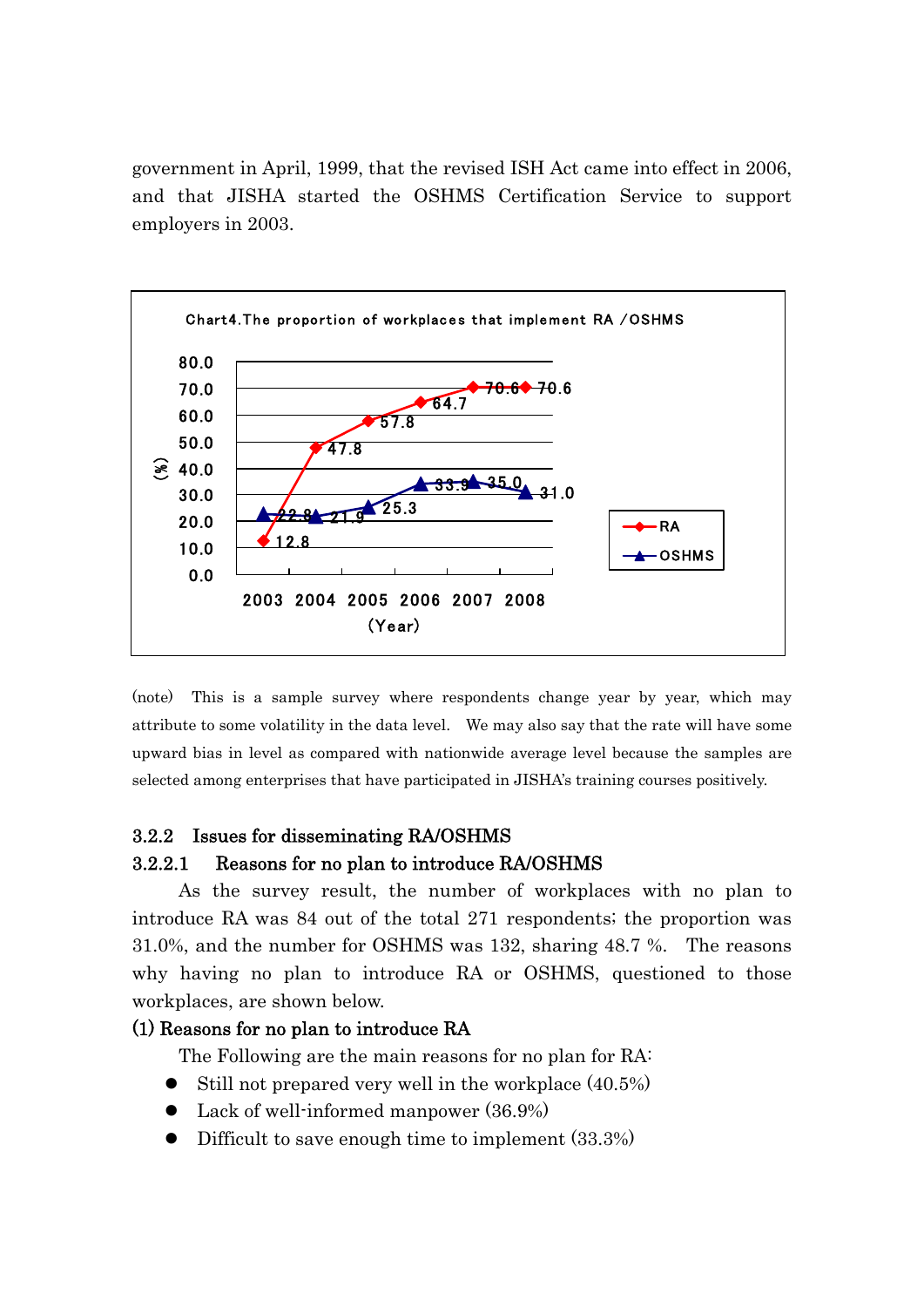### (2) Reason for no plan to introduce OSHMS

The Following are the main reasons for no plan for OSHMS:

- $\bullet$  Still not prepared very well in the workplace  $(41.7\%)$
- Lack of well-informed manpower (38.6%)
- Difficult to save enough time to implement  $(34.1\%)$

As shown above, comparing the case of RA with that of OSHMS, exactly the same factors were named as the reasons for no plan of its introduction at almost the same level of magnitude. It is also found out that the biggest issue was how to make enough preparations for the implementation in the workplace.

## 3.2.3 Necessary arrangements to prepare for implementation

 (note) The analysis of this section is based only on the responses by workplaces that have already introduced RA and/or OSHMS.

### (1) Arrangements for RA implementation

The result of the survey questioning necessary arrangements to prepare to make in the workplace for implementing RA is shown in Chart 5. The main arrangements to make that were raised in the responses are:

- To gain understanding/cooperation of workers involved in the operation (85.7%)
- To gain understanding/cooperation of line managers (64.3%)
- $\bullet$  To upgrade the skill of OSH staff (57.1%)

## (2) Arrangements for OSHMS implementation

Likewise, the main arrangements for OSHMS raised in the responses are:

- To gain understanding/cooperation of workers involved in the operation (73.2%)
- To gain understanding/cooperation of line managers (57.1%)
- To upgrade the skill of OSH staff (48.2%)

As shown above, as preparations for implementation, the same factors were selected for both the cases of RA and OSHMS, and among them, the most important one was to gain understanding of workers in the workplace.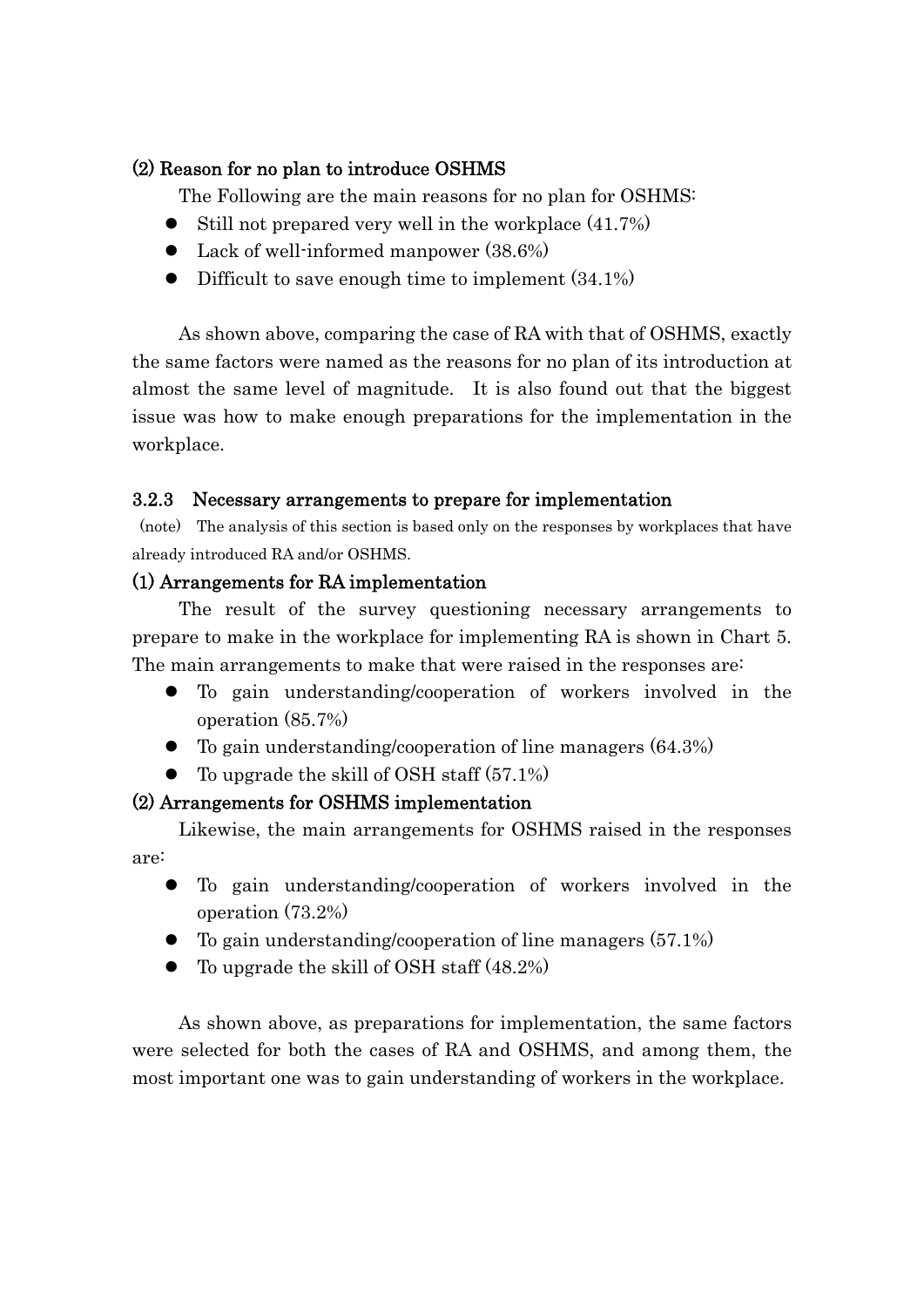

# 3.2.4 Effective or necessary assistance from outside the workplace in implementing and operating RA/OSHMS

## 3.2.4.1 External assistance that was effective or necessary for RA (1) At the stage of introducing RA

Assistance that employers got from outside the workplace and that was effective and/or necessary for implementing RA at the introducing stage was:

- Manuals that illustrate how to prepare for RA (49.6%)
- Training which is open to the public for manpower development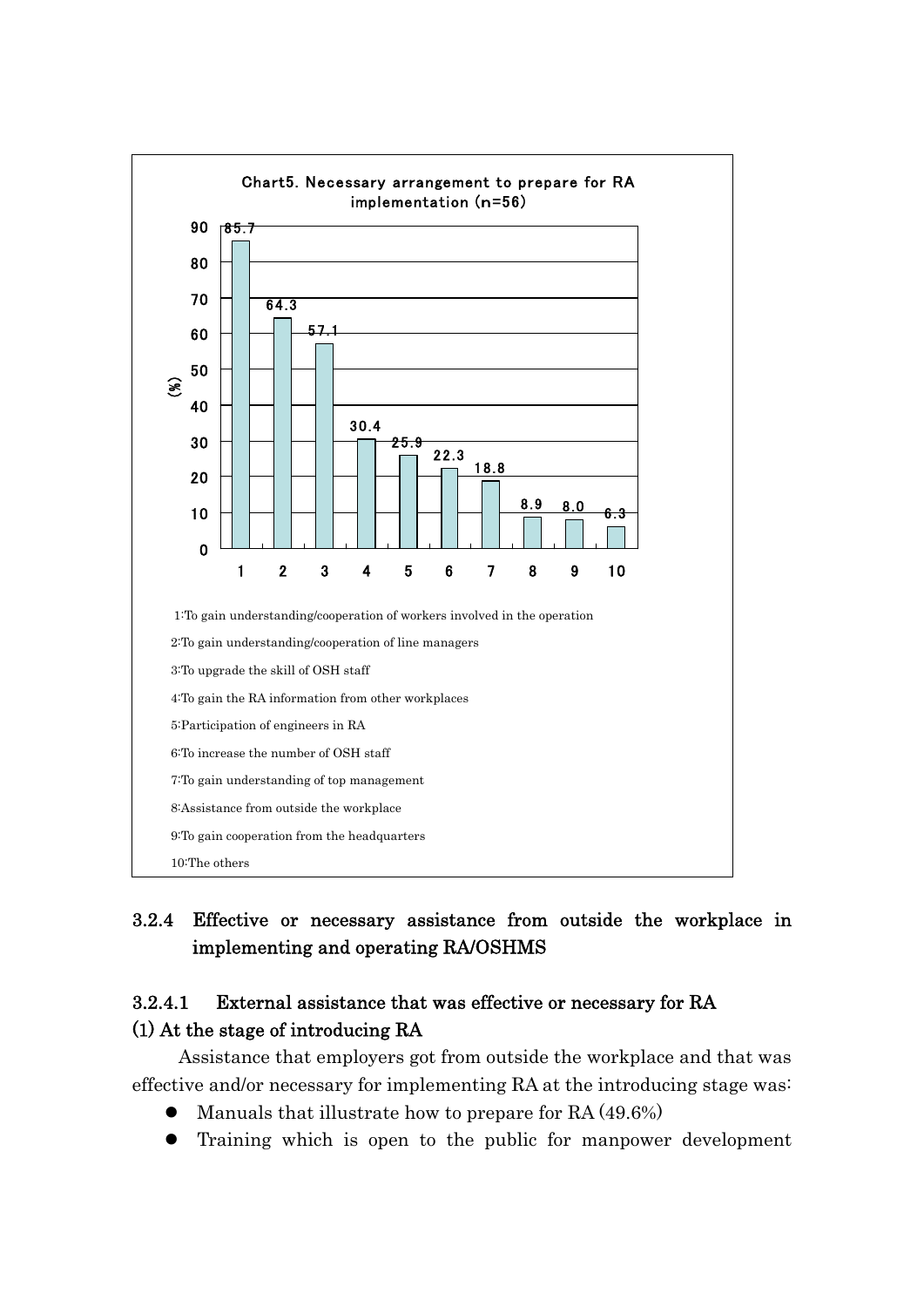(35.3%)

• Lecturers-sending service for in-house training (30.2%)

## (2) At the stage of starting to operate RA

External assistance that was effective and/or necessary at the stage of starting to operate RA was:

- Manuals that illustrate how to prepare for RA (38.8%)
- Information on other employers' good practice (36.0%)
- Consulting service for improving RA operation  $(34.5\%)$

# 3.2.4.2 External assistance that was effective or necessary for OSHMS (1) At the stage of introducing OSHMS

External assistance that was effective and/or necessary at the stage of introducing OSHMS was:

- Training on OSHMS that is open to the public (52.0%)
- Manuals that illustrate how to forward OSHMS (38.7%)
- Consulting service for establishing OSHMS (30.7%)

# (2) At the stage of starting to operate OSHMS

External assistance that was effective and/or necessary at the stage of starting to operate OSHMS was:

- Training on OSHMS that is open to the public (50.7%)
- Manuals that illustrate how to forward OSHMS (37.3%)
- Training on RA which is open to the public  $(32.0\%)$

# 3.3 Suggestions to OSH organizations for promoting RA/OSHMS

Based on the Survey (1), the committee concerned established inside the JISHA made a set of suggestions as below to work-related accidents prevention organizations or other OSH-related organizations from a viewpoint of further promoting RA and OSHMS.

# (1) Approach to workplaces that have not yet introduced RA/OSHMS

The committee suggested to organizations concerned that they should inform the workplaces that have not yet introduced RA/OSHMS of following information to encourage them to introduce the system(s).

- ① Information to provide in relation to RA
- The fact that the introduction of RA normally has positive effects not only on the reduction of accidents but on such phenomena as; information on risks in the workplace will come to be shared by all;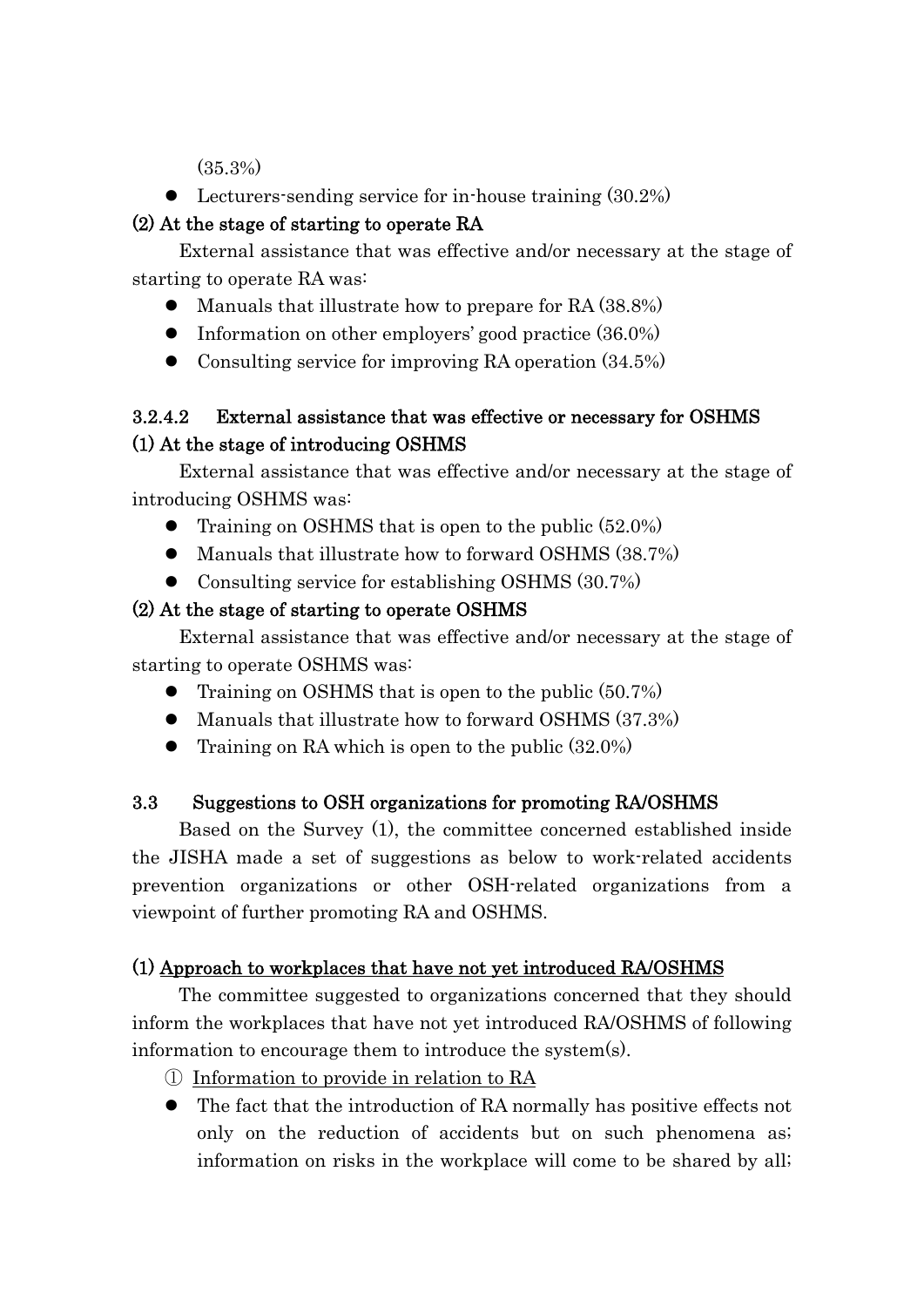the order of prioritized risks to take measures against will be rationally decided; measures against residual risk will become revitalized; measures towards intrinsic safety will come true, and communication in the workplace will improve.

- The fact that lots of employers say it was not so difficult as they thought before introduction.
- ② Information to provide in relation to OSHMS
- The fact that the introduction of OSHMS normally contributes not only to the reduction of accidents but to realizing to implement activities concerned across the organization as a whole and to revitalizing OSH activities.
- The fact that, as is the case with RA, lots of employers say it was not so difficult as they thought before introduction.
- The fact that the whole process will end up with producing necessary documents so that regulatory compliance will become more practical.

## (2) Approach to workplaces that are planning to introduce RA/OSHMS

The committee suggested that organizations concerned should advise such workplaces to refer to the following measures which have been proven easy to introduce based on employers' past experience.

① Measures for RA

- To target all employees at all levels for essential training
- To develop the system to be applied to the other workplaces by starting with making a trial at a specific workplace followed by revising operational methods or risk estimation standards
- To form a taskforce team across the organization to bring in common issues of each workplace
- To revise an operation-procedural manual to make it easier to specify hazards/harm, and then to utilize it for establishing and revising risk estimation standards
- To implement RA in relation to existent activities of KY, near-miss report, or QC(quality-control)
- ② Measures for OSHMS
- The fact that a top manager should strongly declare a principle and take a leadership in the activity
- To organize a OSHMS-Promotion Meeting across different sections regularly to monitor the advancement at each section, or to establish